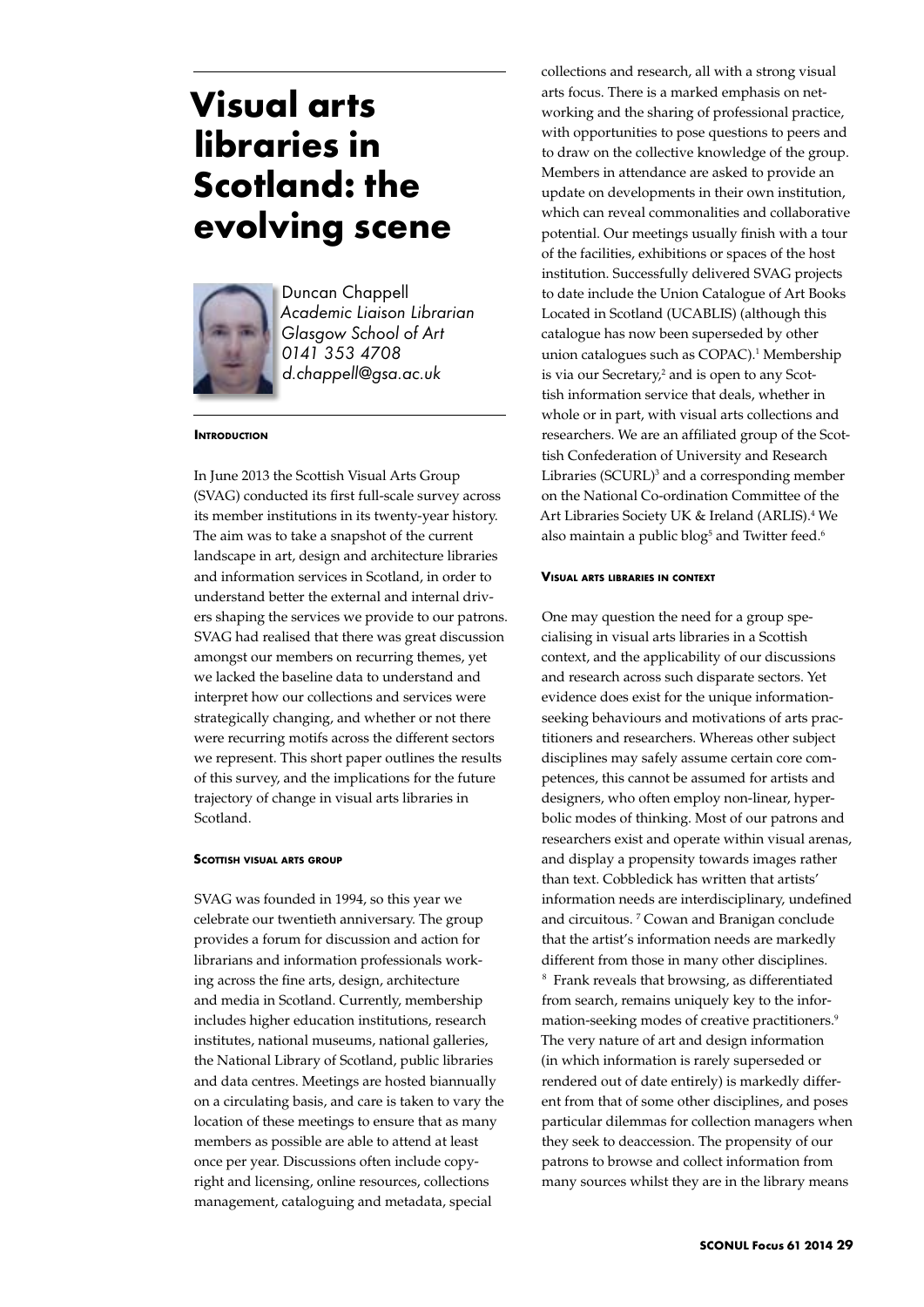that traditional measures of use such as loan metrics cannot be adequately relied upon. **Slide collections and digitisation**

One major difference between visual arts libraries and those in many other disciplines is the continued presence of slide collections in the face of prevailing trends towards digitisation. Our survey revealed that a surprising 55% of members retain slide collections, with 20% having collections that contain up to 50,000 slides and 10% with collections numbering up to 100,000 slides. However, all holding institutions reported that the annual use of these collections stood at less than a hundred people – a trend of decreasing usage which has continued unabated and which reflects shifting patterns of image-sourcing amongst our patrons. The slide collection is no longer the primary, or even secondary, source of visual imagery in a world of Google Images and content-rich image banks, and the librarian must make difficult decisions on whether to continue allocating resources to collections with such low usage.

collections – a large percentage in such a relatively short time-span. Those members who reported deaccessioning, or who were considering doing so, were invited to identify the main drivers for this decision. In decreasing order of importance, these were shown to be space constraints, changing teaching practices, changing study and research patterns, and the commercial availability of high-quality image banks. However, given these prevailing winds of digitisation and low patterns of use, it is interesting to note that a quarter of our members had not yet considered deaccessioning their collection, or parts thereof. This may reflect the particular local histories, ethics and modes of teaching of these institutions.

Twenty-five per cent of respondents reported that they were actively developing digitisation strategies for their slide collections. Perhaps of concern, given the extent of the collections and the resource-heavy nature of digitisation, was that these institutions did not receive central or external funding for this activity. Instead, funds



If you have disposed of slides, or considered doing so, what were

Consequently, our survey found that none of our members envisaged their slide collections growing in scale over the next five years, and it is notable that of the 45% of members that do not hold slide collections today, several did in the past. Indeed, in the last five years 50% of our members have deaccessioned slide collections entirely, or selectively deaccessioned from extant

came from either faculty or learning resources budgets. In terms of copyright clearance, the majority of institutions took a pragmatic approach in which slides were mostly pre-cleared prior to digitisation, but slides with untraceable intellectual property rights were also included if they were inherently useful for learning, teaching and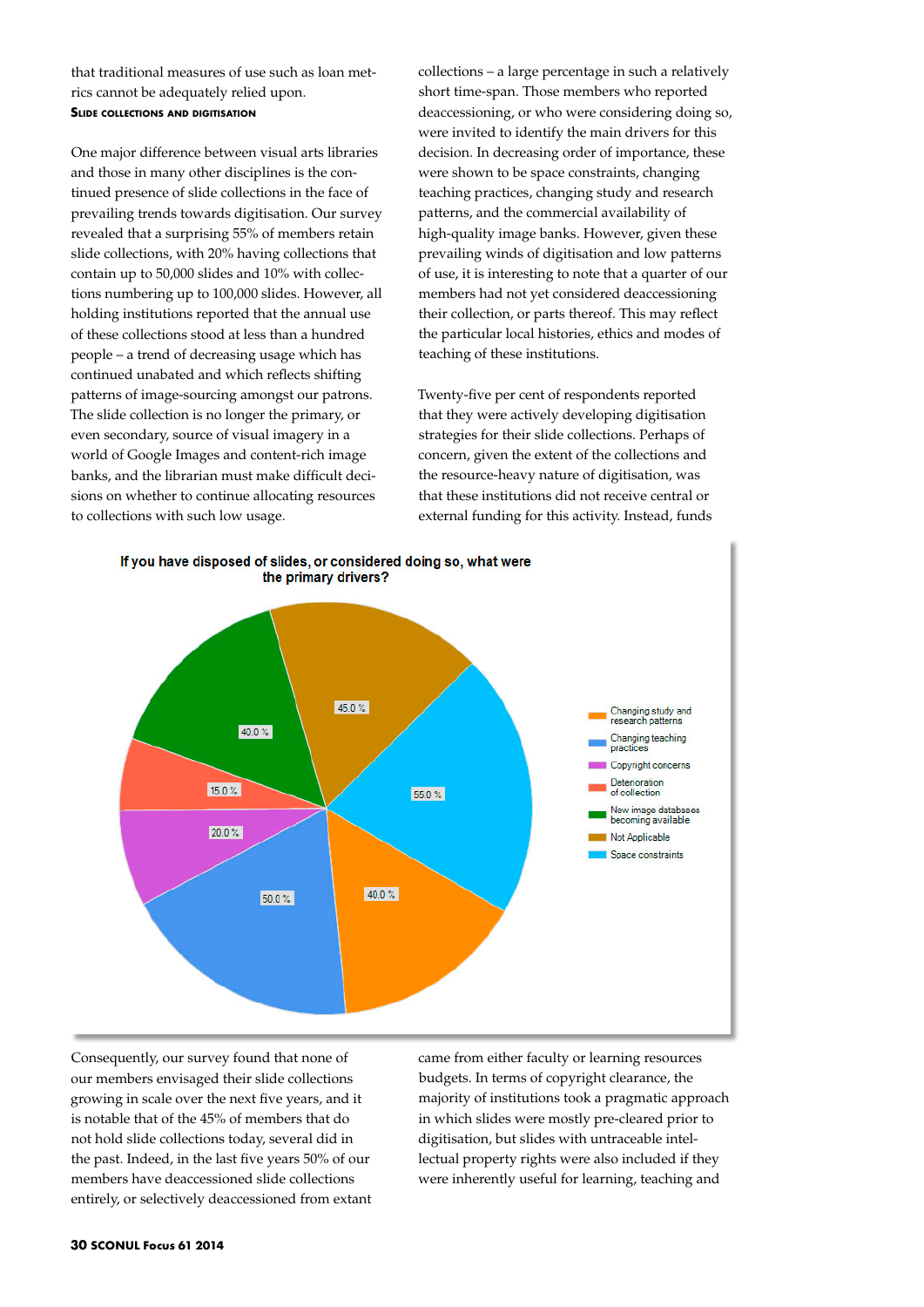research, backed up by take-down policies and notices.

on generic business products from Microsoft or Adobe.

## **Film collections and digital assets**

Members were also asked about their videotape holdings, as they had been about their slide collections. Fifty-five per cent of survey respondents reported that they had disposed of, or had considered disposing of, videotapes in the last five years. In many other sectors the continued existence of videotape in any collection might be viewed as anachronistic, yet many visual arts libraries hold collections of artists' films and video art. These productions are often extremely difficult to acquire once lost (produced as they are in small editions for niche markets), and can be prohibitively expensive. It is perhaps not surprising then that a relatively high percentage of respondents (some 30%) had not deaccessioned their videotapes, or even considered doing so. SVAG has noted with disappointment that, post-Hargreaves, the proposed amendment to UK copyright legislation to allow for format shifting is aconcession available to privatae individuals only, $10$  and will not permit institutions to copy their videotape collections onto DVD.

Of those respondents who had disposed of videotapes, or considered doing so, the principal drivers were space constraints (40%), deterioration of collection (40%), changing teaching practices (35%), and changing study and research patterns (35%). These drivers principally mirror those given for the disposal of slide collections, but with the additional driver of collection deterioration. Smaller responses were received for other drivers such as copyright concerns, equipment obsolescence and the availability of multimedia databases.

Of those institutions currently using a digital asset management system to administer both their digital images and multimedia, there was an even split between five platforms, namely DAMsmart,<sup>11</sup> Flickr, Luna Insight,12 the open source MDID13 and System Simulation.14 Five per cent of respondents reported that they use a bespoke system constructed in-house, mostly based

## **Electronic content**

Responding members subscribe to a large variety of image databases to satisfy the learning, teaching and research needs of their patrons. The most subscribed databases were SCRAN (55%), Grove Art and Bridgeman Education (both 40%), JISC Mediahub (35%), Vogue Archive Online (30%) and ARTstor (25%). Smaller responses were received for other resources, such as AMICA, AMICO, Art Museum Image Gallery, Berg Fashion Library, and Creative Club. Twenty-five per cent of institutions did not currently subscribe to any image database. A similar pattern emerged for multimedia platforms and services, with SCRAN and JISC Mediahub again the most subscribed resources, followed by BFI InView (20%). Small responses were received for both Medici.tv and Creative Club. Thirty per cent of members reported having no offering in this area.







**SCONUL Focus 61 2014 31**